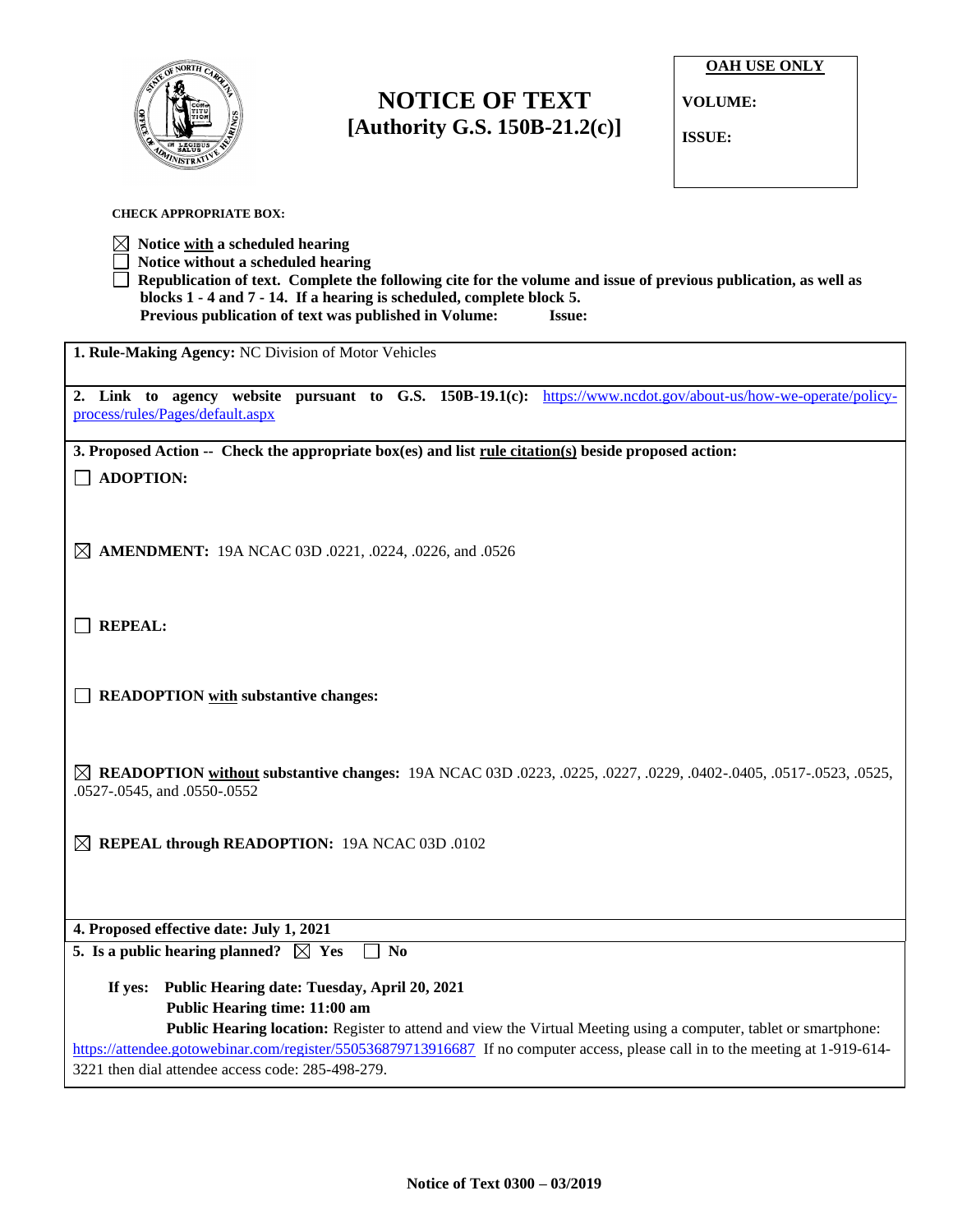## **6. If no public hearing is scheduled, provide instructions on how to demand a public hearing:**

**7. Explain Reason For Proposed Rule(s):** *Pursuant to G.S. 150B-21.3A, Periodic Review and Expiration of Existing Rules, all rules are reviewed at least every 10 years or they shall expire. As a result of the periodic review of Subchapters 19A NCAC 03B, 03C, 03D, 03E, 03F, 03G, 03I, and 03J these proposed rules were determined as "Necessary With Substantive Public Interest" thus necessitating readoption.*

*Upon review for the readoption process, the agency deemed the following rules to be necessary without substantive changes and are recommended for readoption: 19A NCAC 03D .0223, .0225, .0227, .0229, .0402-.0405, .0517-.0523, .0525, .0527-.0545, and .0550-.0552.*

*Upon review for the readoption process, the agency deemed the following rule to be unnecessary and is recommending repeal: 19A NCAC 03D .0102.*

*Upon review for the readoption process, the agency deemed the following rules needing amendments: 19A NCAC 03D .0221, .0224, .0226, and .0526.*

**8. Procedure for Subjecting a Proposed Rule to Legislative Review:** If an objection is not resolved prior to the adoption of the rule, a person may also submit written objections to the Rules Review Commission. If the Rules Review Commission receives written and signed objections in accordance with G.S. 150B-21.3(b2) from 10 or more persons clearly requesting review by the legislature and the Rules Review Commission approves the rule, the rule will become effective as provided in G.S. 150B-21.3(b1). The Commission will receive written objections until 5:00 p.m. on the day following the day the Commission approves the rule. The Commission will receive those objections by mail, delivery service, hand delivery, or facsimile transmission. If you have any further questions concerning the submission of objections to the Commission, please call a Commission staff attorney at 919-431-3000.

**Rule(s)** is automatically subject to legislative review. Cite statutory reference:

**9. The person to whom written comments may be submitted on the proposed rule(s): Name: Hannah D. Jernigan Address: 1501 Mail Service Center Raleigh, NC 27699-1501**

**Phone (optional): Fax (optional): E-Mail (optional): Rulemaking@ncdot.gov**

**10. Comment Period Ends: May 3, 2021**

**11. Fiscal impact. Does any rule or combination of rules in this notice create an economic impact? Check all that apply.**

 **State funds affected Local funds affected Substantial economic impact (≥\$1,000,000) Approved by OSBM**

 **No fiscal note required**

**12. Rule-making Coordinator:** Hannah Jernigan

**Phone:** 919-707-2821

**E-Mail:** [Rulemaking@ncdot.gov](mailto:Rulemaking@ncdot.gov)

**Additional agency contact, if any:** Helen Landi **Phone**: 919-707-2821

**13. The Agency formally proposed the text of this rule(s) on Date: January 26, 2021**

**14. Signature of Agency Head\* or Rule-making Coordinator:**

Hannah D. Gernigan